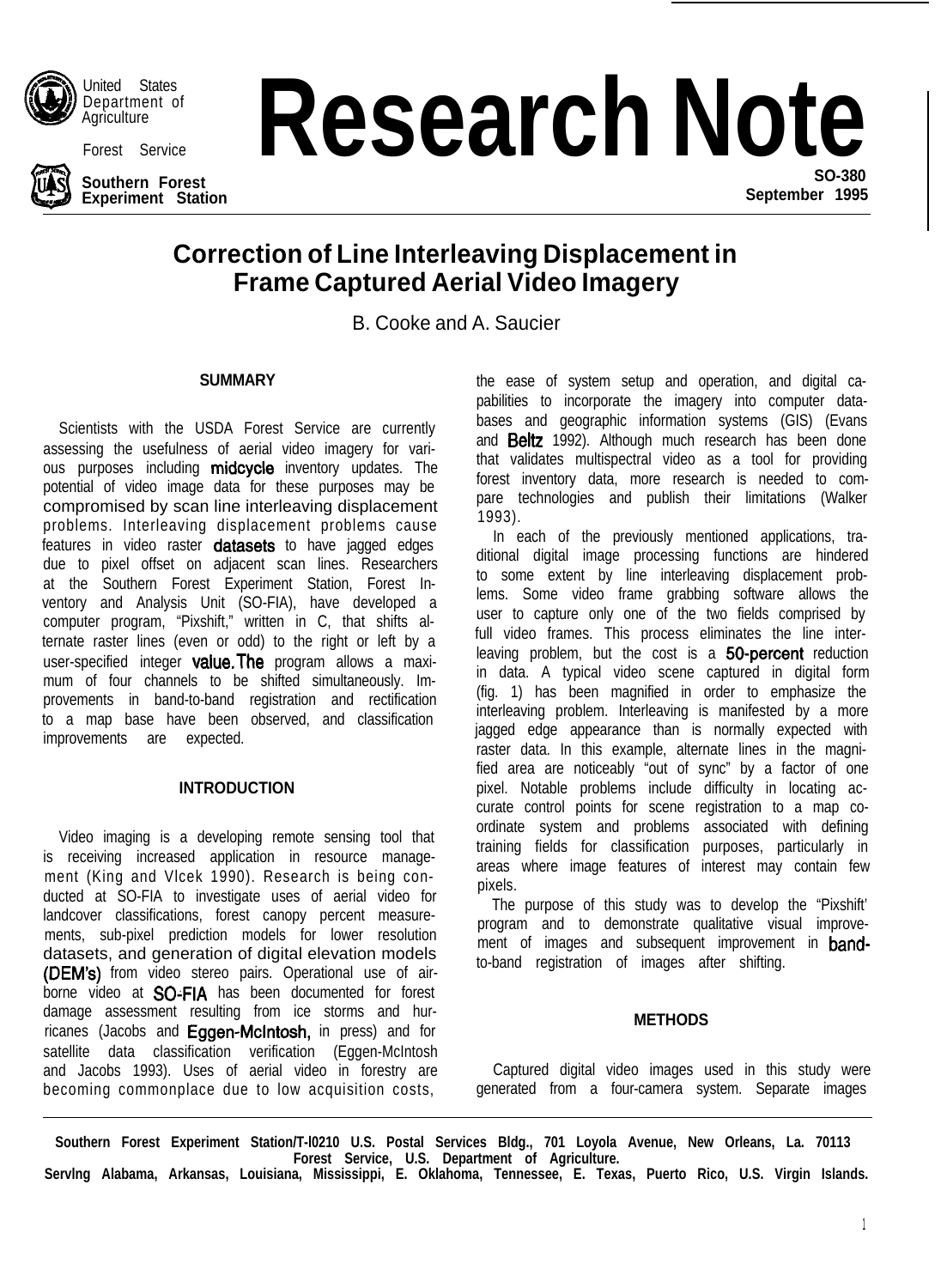

**Figure** *1 .-Single frame of uncorrected video data captured in digital form; boxes at the bottom depict various zoom factors applied to the area of interest.*

representing reflectance in the blue, green, red, and nearinfrared portions of the electromagnetic spectrum were obtained by lens filtering. Each camera recorded images on a charge coupled device (CCD) sensor capturing 350,000 pixels per spectral image in a full-frame format. Spatial resolution was approximately 1 meter per pixel. The single band images were not registered to each other, and band-to-band registration was performed by the researcher. A primary concern in the registration process was accurate visual depiction of ground features used for control points common to each set of two bands. Correction of the line displacement problem was considered essential to qualitative visual improvement of images and accurate visual depiction of ground features.

The Pixshift program was designed to take a raster image in ASCII format with one to four channels of spec-

tral information and shift either even or odd rows to the left or right by a specified integer value. The resultant image is enhanced from a visual and an analytical perspective. The program should be applied prior to any rectification process.

The Pixshift program requires conversion of video images to ASCII file format as a preparatory step.The ASCII file may contain a maximum of four data channels (bands), and the current maximum number of pixels per line is 5,000. There is no limit on the number of lines other than practical limits of available disk space.

The Pixshift program is currently designed to accept an ASCII file created in ERDAS<sup>1</sup>; however, any generic

**'Use of company, product, or trade names is solely for information and does not constitute official endorsement by the USDA Forest Service.**

**Bill Cooke is a research forester, and Allen Saucier is a computer specialist, U.S. Department of Agriculture, Forest Service, Southern Forest Experiment Station, Forest Inventory and Analysis, Starkville, MS 39759.**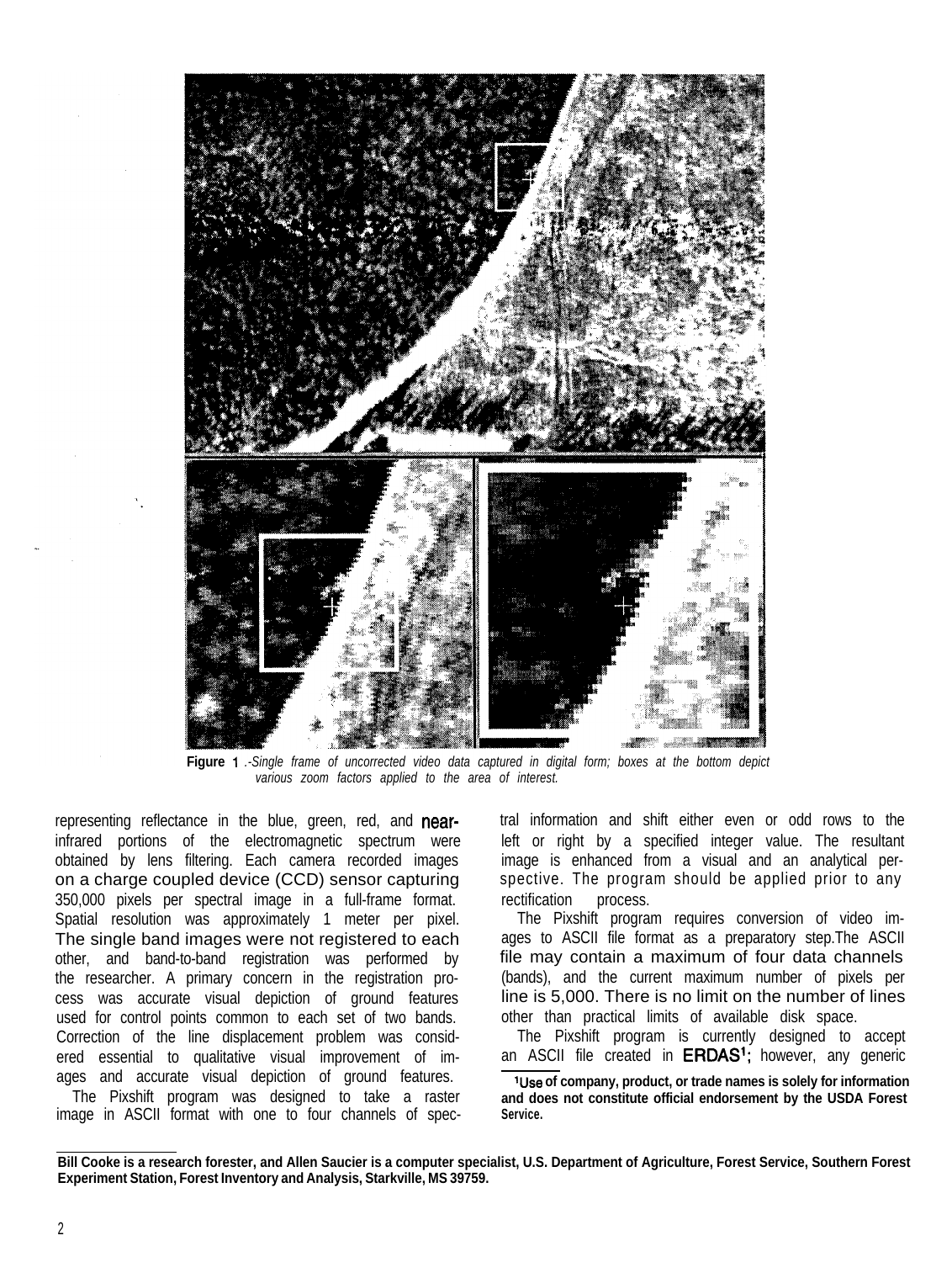ASCII file of the same design will work as well. The Pixshift program is user **interactive. The** user must specify the number of channels, the number of pixels (as an integer) and direction (left or right) of the shift, and whether even or odd lines are to be shifted. The output file is an ASCII file of the same size as the input file. A batch routine has been created that automatically calls the ERDAS programs and passes the data to the appropriate program. The original image file is preserved as a binary data file with a ".lan-ori" file name extension. The output file has the same name as the original file.

Subsequent to qualitative visual improvement of images, image registration improvement prior to and after shifting was tested. Comparison of band-to-band registration was performed on a single scene. The green band was chosen as the band to which the other bands were registered. It is impossible to remove all subjectivity from manually choosing control points. Each ground feature's reflectance characteristics are unique to the recorded spectral band. Analyst subjectivity in choosing points common to different spectral bands was decreased by using the same zoom factor (16) for each set of two bands. The same set of control points was used for each registration test. Differences in file coordinates result from initial capture differences, analyst subjectivity in selection, and pixel shifting. A rigorous test of the improvement in band-to-band registration was not the focus of this paper; however, current research will allow comparison of average root mean square (RMS) errors for two adjacent flight lines.

#### **RESULTS**

Comparison of the unshifted image (fig. 1) with the shifted image (fig. 2) is indicative of the qualitative visual improvement obtained by using the "Pixshift" program. This image was created by moving every even-numbered line to the left by a factor of one pixel. Quantitative improvement in band-to-band registration for the multispec-



**Figure** *P.-Single frame of corrected video data captured in digital form; boxes at the bottom depict various zoom factors applied to the area of interest.*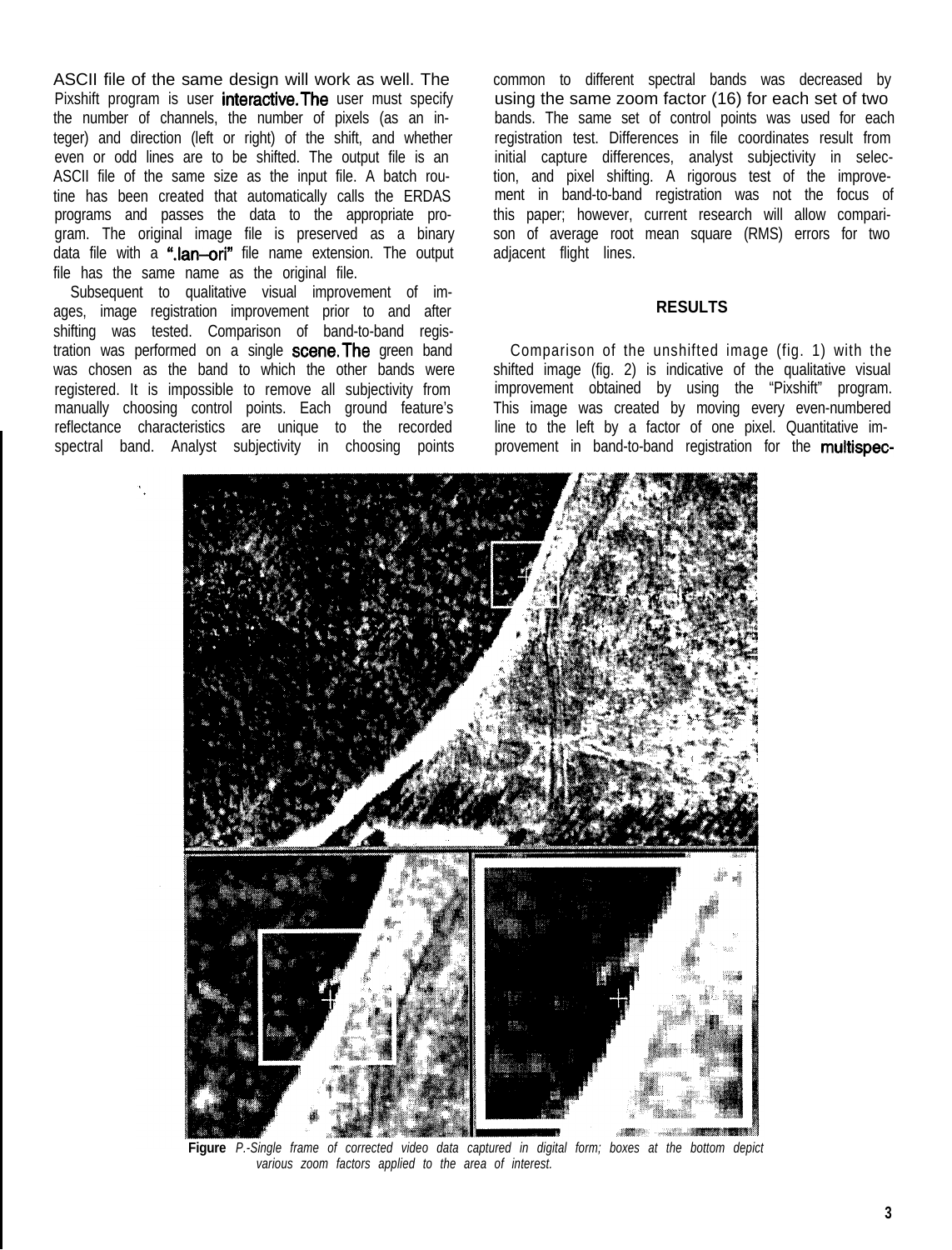tral video imagery is evidenced by improvement of RMS errors for sets of control points common to the unregistered green and near infrared bands (table 1).

#### **DISCUSSION**

The video camera incorporates a trick to fool the eye and reduce transmission band width: the video frame is divided into two fields, half taken at time 1 and half taken at 1/60 second later at time 2 (Lake 1994). Line interleaving displacement in full video frames may be introduced by aircraft vibration, motion, or some combination of the two variables that may occur between field capture.

The Pixshift program is an important preparatory tool for "cleaning up" video imagery that exhibits line interleaving displacement in advance of traditional image processing techniques. Visual improvement of imagery is obvious, and future implications are promising. Classification efforts are expected to improve subsequent to the

improved spatial integrity of features. Choice and delineation of training fields for supervised classification of multispectral video data should be more easily accomplished, and increased precision of frame-to-frame registration has been demonstrated. Improvement in automatic generation of OEM's from video stereo pairs is being investigated at this time, and improvement is expected due to corrections made by this program. Measurement work, including stereo modeling for height determination and area measurements, is expected to yield increased accuracy.

Work is continuing on automatic calculation of shift distance and direction parameters. Determination of variable shift factors across an image, based on autocorrelation results, is also being investigated.The Pixshift program, when used in conjunction with traditional image enhancement techniques, should enable Forest Service researchers and others to expand the usefulness of video imagery for a variety of forestry applications. The Pixshift program is available from SO-FIA in Starkville, MS.

| G C P<br>No. | Green |       | Near  | infrared                      | <b>RMS</b><br>error |         |                              |
|--------------|-------|-------|-------|-------------------------------|---------------------|---------|------------------------------|
|              | x     | Y     | x     | Y                             | x                   | Y       | Total<br><b>RMS</b><br>error |
|              |       |       |       | Unshiftedvideoimagery ------- |                     |         |                              |
| 1            | 100.0 | 72.0  | 102.0 | 77.0                          | 0.09                | $-0.36$ | 0.37                         |
| 2            | 326.5 | 69.5  | 326.5 | 96.5                          | $-0.17$             | 0.30    | 0.35                         |
| 3            | 594.7 | 56.0  | 597.9 | 64.0                          | 0.40                | $-0.23$ | 0.46                         |
| 4            | 50.0  | 235.9 | 50.9  | 240.9                         | 0.05                | $-0.21$ | 0.21                         |
| 5            | 294.5 | 292.0 | 295.4 | 299.4                         | $-0.06$             | 0.69    | 0.69                         |
| 6            | 657.6 | 249.0 | 659.0 | 257.9                         | $-0.66$             | 0.17    | 0.70                         |
| 7            | 115.0 | 425.0 | 115.1 | 431.0                         | 0.19                | 0.25    | 0.32                         |
| S            | 436.2 | 469.0 | 436.0 | 476.0                         | $-0.42$             | $-0.67$ | 0.79                         |
| 9            | 721.4 | 461.6 | 722.6 | 471.2                         | 0.60                | 0.05    | 0.61                         |
|              |       |       |       | Shifteavidecimageryl          |                     |         |                              |
| 1            | 97.0  | 76.0  | 101.0 | 77.0                          | 0.30                | $-0.06$ | 0.31                         |
| 2            | 323.5 | 92.5  | 327.5 | 96.6                          | $-0.56$             | 0.25    | 0.62                         |
| 3            | 590.5 | 56.9  | 597.5 | 63.9                          | 0.51                | 0.14    | 0.53                         |
| 4            | 46.0  | 239.0 | 49.0  | 240.0                         | 0.17                | $-0.12$ | 0.21                         |
| 5            | 294.0 | 294.9 | 295.0 | 299.0                         | $-0.16$             | $-0.12$ | 0.19                         |
| 6            | 657.0 | 249.0 | 660.0 | 257.0                         | $-0.59$             | $-0.33$ | 0.66                         |
| 7            | 116.2 | 428.3 | 114.3 | 430.9                         | $-0.02$             | $-0.01$ | 0.02                         |
| 6            | 436.0 | 469.0 | 435.0 | 476.0                         | $-0.10$             | 0.33    | 0.34                         |
| 9            | 722.0 | 461.0 | 723.0 | 471.0                         | 0.45                | $-0.05$ | 0.45                         |

**Table 1** *.-Comparison of root mean square (RMS) errors for unshifted and shifbd* video *imagery* using ground control points (GCP) common to both *images* 

 $x,y$  RMS =  $(0.46, 0.47)$ , Total RMS =  $0.66$ **tx,y RMS = (0.46, 0.42),Total RMS = 0.52**